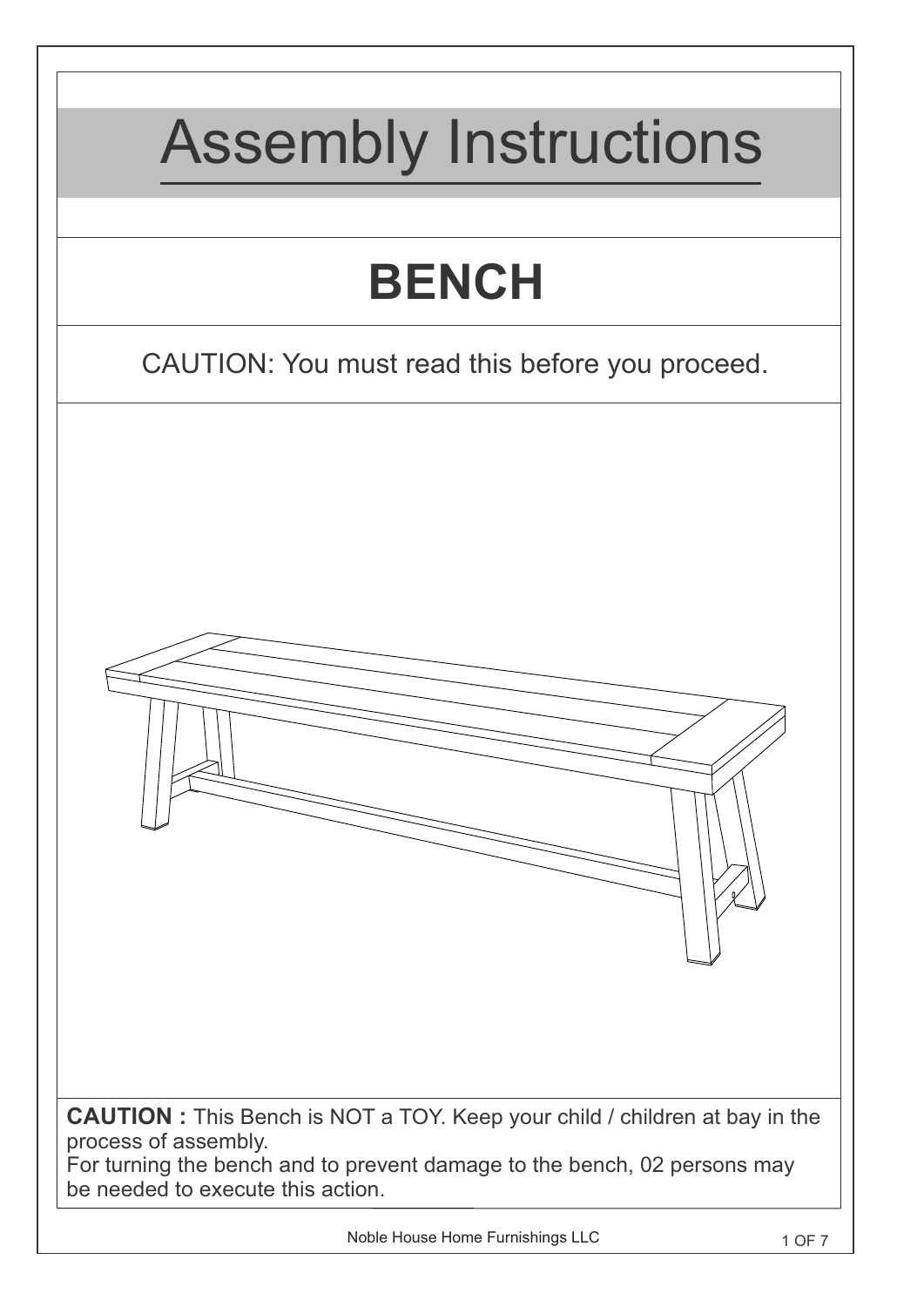| <b>Parts List</b>                 |                                                                                                                                                 |                                                                                                                                                                                                                                                                         |                                                                    |
|-----------------------------------|-------------------------------------------------------------------------------------------------------------------------------------------------|-------------------------------------------------------------------------------------------------------------------------------------------------------------------------------------------------------------------------------------------------------------------------|--------------------------------------------------------------------|
| No.                               | <b>Picture</b>                                                                                                                                  | <b>Description</b>                                                                                                                                                                                                                                                      | Qty                                                                |
| A                                 |                                                                                                                                                 | <b>Bench</b>                                                                                                                                                                                                                                                            |                                                                    |
| B                                 |                                                                                                                                                 | <b>Leg Connector</b>                                                                                                                                                                                                                                                    | 1                                                                  |
| <b>Hardware</b>                   |                                                                                                                                                 |                                                                                                                                                                                                                                                                         |                                                                    |
| <b>Bench Hardware</b>             |                                                                                                                                                 |                                                                                                                                                                                                                                                                         |                                                                    |
| No.                               | <b>Picture</b>                                                                                                                                  | <b>Description</b>                                                                                                                                                                                                                                                      | Qty                                                                |
| $\left( 1\right)$                 | (0)                                                                                                                                             | <b>Long Bolts</b><br>(M8x55mm)                                                                                                                                                                                                                                          | 3                                                                  |
| $\left( 2\right)$                 | 10                                                                                                                                              | <b>Big Flat Washers</b><br>(M8.5/16x2mm)                                                                                                                                                                                                                                | 3                                                                  |
| $\bigcirc$                        | Φ                                                                                                                                               | <b>Middle Bolts</b><br>(M6x55mm)                                                                                                                                                                                                                                        | 3                                                                  |
| $\left( 4\right)$                 |                                                                                                                                                 | <b>Short Bolts</b><br>(M6x38mm)                                                                                                                                                                                                                                         | 5                                                                  |
| $\ddot{5}$                        | 0                                                                                                                                               | <b>Sleeve Nuts</b><br>(M6x18mm)                                                                                                                                                                                                                                         | 5                                                                  |
| $\left( 6\right)$                 |                                                                                                                                                 | <b>Small Flat Washers</b><br>(M6/16x1mm)                                                                                                                                                                                                                                | 7                                                                  |
|                                   |                                                                                                                                                 | <b>Allen Keys</b>                                                                                                                                                                                                                                                       | 2                                                                  |
| <b>Assembly Preparation</b>       |                                                                                                                                                 |                                                                                                                                                                                                                                                                         |                                                                    |
| <b>Before Beginning Assembly:</b> |                                                                                                                                                 |                                                                                                                                                                                                                                                                         |                                                                    |
|                                   | (¢)<br>mmmmmm<br>$(\emptyset)$<br>$\textcircled{\scriptsize{0}}$<br>(0)<br>mmmmmm<br>$\textcircled{\scriptsize{0}}\textcircled{\scriptsize{1}}$ | $\textcircled{})$ munimum<br>$\textcircled{a}$<br>$\left(\!\!\left(\!\!\begin{array}{c} 0 \end{array}\!\!\right)\right)$<br>$\textcircled{})$ munimum<br>$\textcircled{a})$ minimum<br>$\textcircled{a}$<br>$\textcircled{a}$<br>$\textcircled{a}$<br>$\textcircled{d}$ | (0)<br>(0)<br>(0)<br>$(\emptyset)$<br>$\circled{0}$<br>$\circledS$ |
|                                   | $\boxtimes$ Read instructions, cover to cover.                                                                                                  |                                                                                                                                                                                                                                                                         |                                                                    |
|                                   | $\boxtimes$ Have 2 adults on hand for assembly.                                                                                                 |                                                                                                                                                                                                                                                                         |                                                                    |
|                                   | $\boxtimes$ Do not assemble on flooring or carpet.                                                                                              |                                                                                                                                                                                                                                                                         |                                                                    |
|                                   | $\boxtimes$ Assemble on a clean non-marring surface (packing foam).                                                                             |                                                                                                                                                                                                                                                                         |                                                                    |
|                                   | $\boxtimes$ Save all packaging until finished.                                                                                                  |                                                                                                                                                                                                                                                                         |                                                                    |
| Noble House Home Furnishings LLC  |                                                                                                                                                 |                                                                                                                                                                                                                                                                         | 2 OF 7                                                             |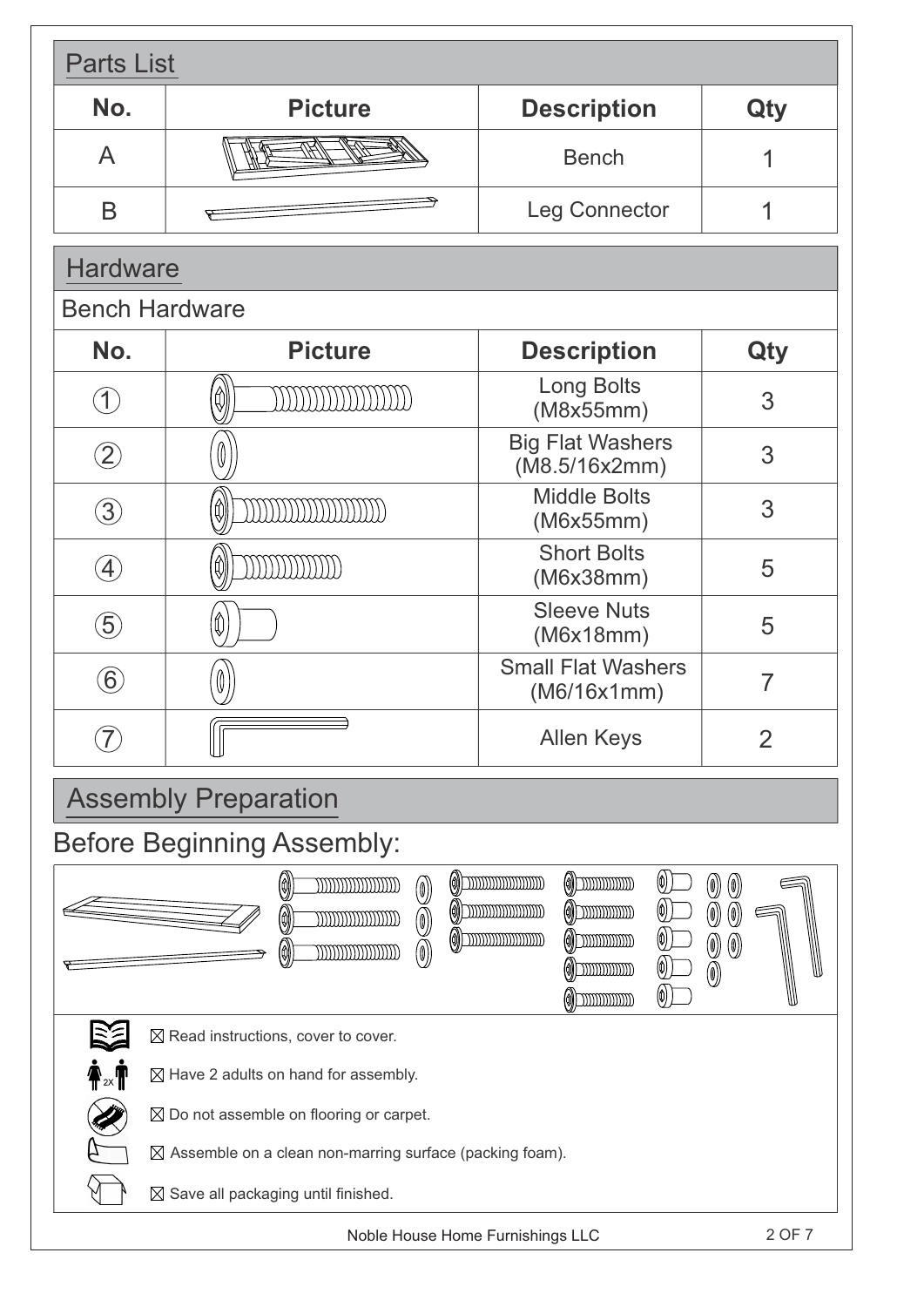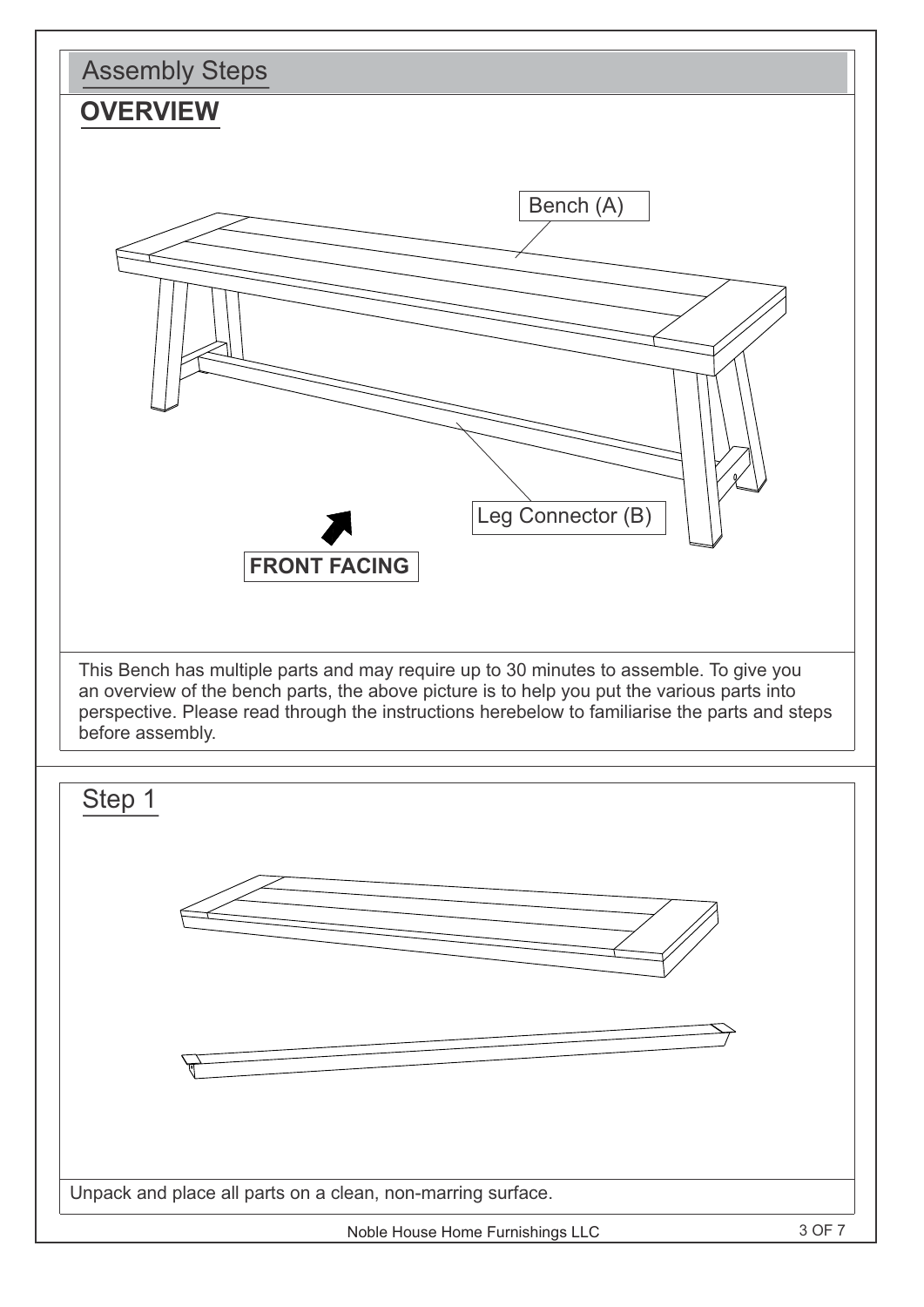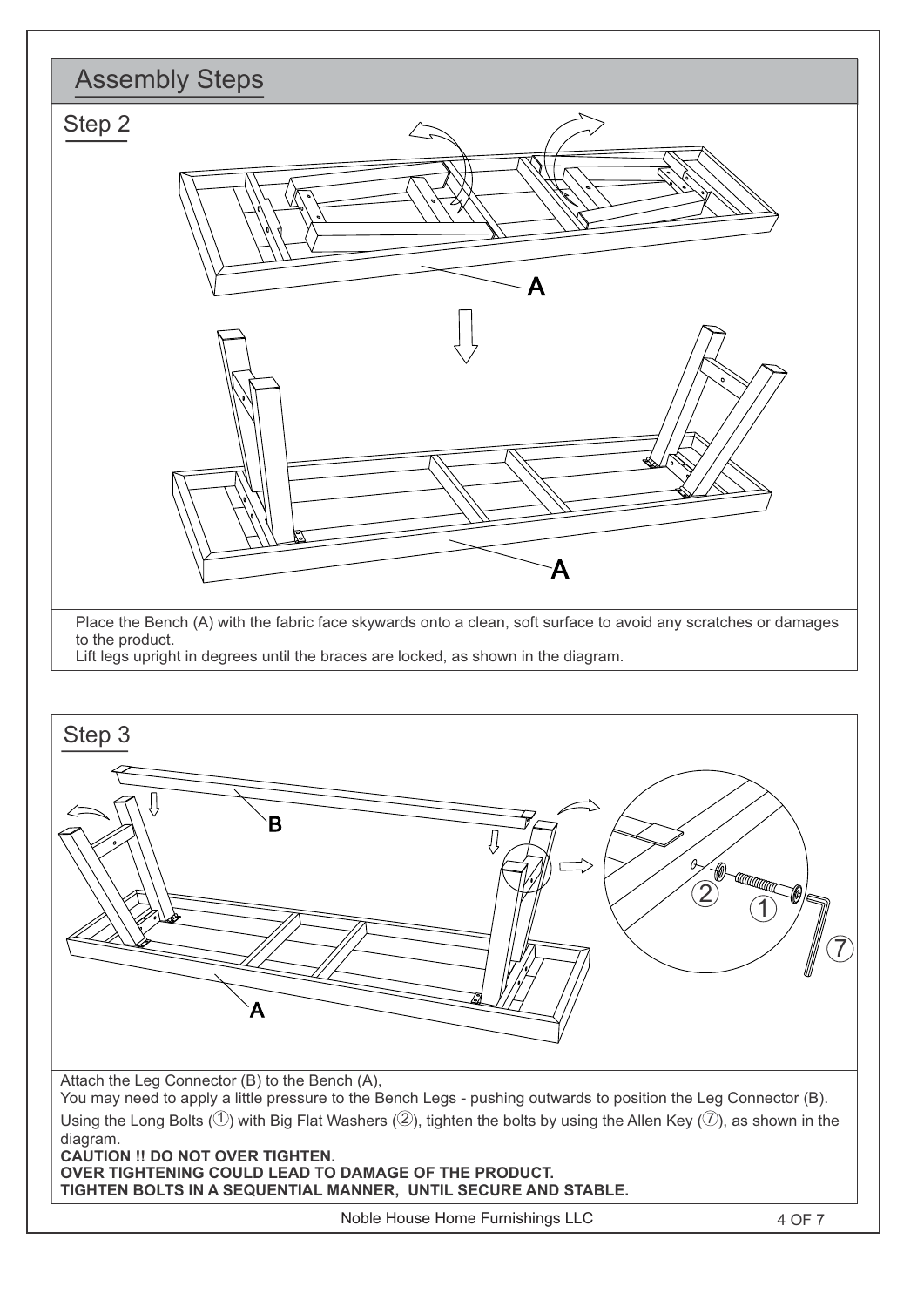

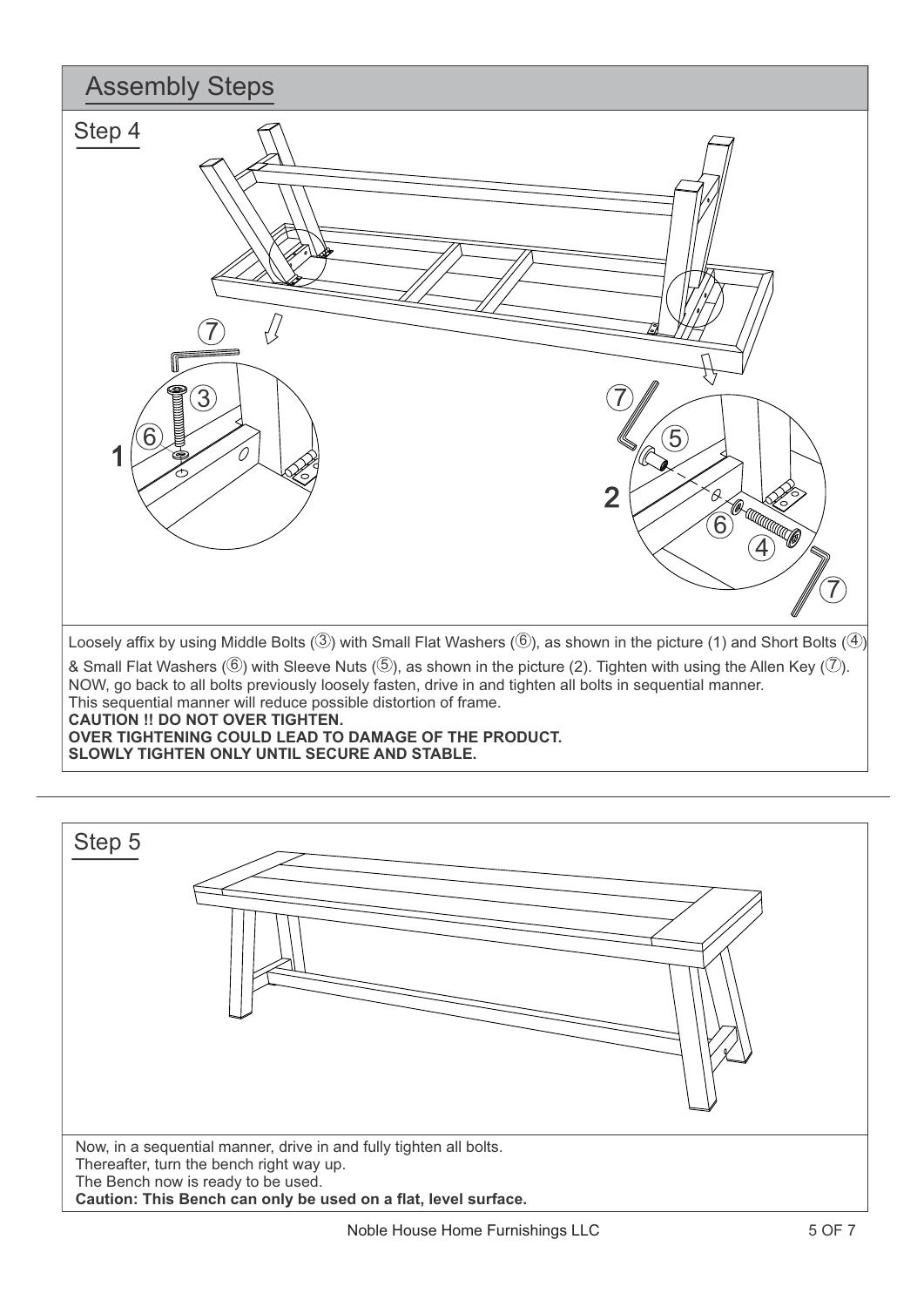## Care & Maintenance

 $\checkmark$ 

 $\infty$ 

- $\boxtimes$  Do not put hot items directly on furniture surface.  $\Omega$
- $\boxtimes$  Do not clean furniture with harsh cleansers or polish.  $\infty$
- ✓ š  $\boxtimes$  To obtain the longest lifespan of your outdoor products, minimizing exposure to direct sunlight is recommended.
- $\boxtimes$  Children should not climb or jump on the furniture.  $\circ$
- $\infty$  $\boxtimes$  Do not write on furniture without a padded barrier to protect the surface.
	- $\boxtimes$  To obtain the longest lifespan of your outdoor products, avoid extended and lengthy exposure to rain, snow, and direct sunshine. Whenever possible cover the product and /or place under patio or awnings.
	- <u>All</u>  $\boxtimes$  Not for commercial use. For residential use only
		- Stains may be removed with mild soap soution and damp cloth.
		- Dust and pick-up spills using a clean, non-colored, lint-free cloth.  $\bowtie$